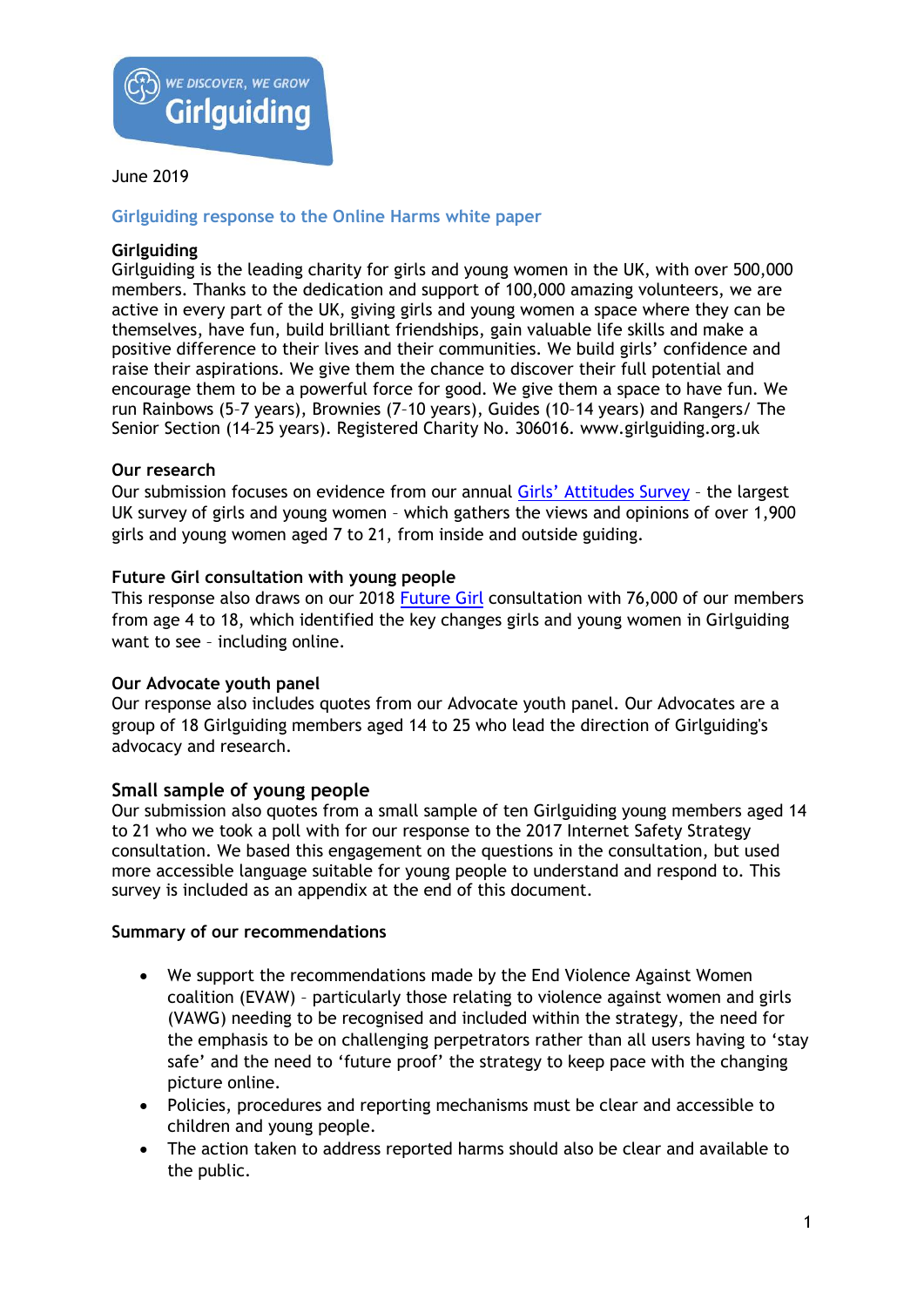

- The regulator should have the power to hold companies to account against the new laws.
- The Strategy should take into account other important work such as that of the UN Convention on the Rights of the Child, the consultation on the digital rights of the child and the UK cross-governmental VAWG strategy. It should also complement, take into account and inform Relationships and Sex Education and Health Education lessons that teach children and young people about safety online.
- The regulator must take the specific gendered harms facing girls and young women into account – as well as all protected characteristics under the Equality Act to understand and tackle the specific pressures facing these groups.
- As well as social media sites, the regulator should consider and monitor other online spaces where girls and women receive abuse and harassment – such as in gaming.
- The duty of care should include:
	- o Making it easier to report concerns and remove distressing content
	- $\circ$  Protections for children under the lower age limits of platforms (to take into account that many younger children are accessing these)
	- o Transparency about what reports they get, who reported them, what the outcomes were and what they're doing to tackle the issues.
	- o A responsibility to tackle body image pressures and other specific, gendered pressures facing girls and young women and a celebration of diverse types of women online
	- o Proper recognition across the issues of bullying, harassment, sexism and gender norms.
- Online sites should indicate that images on their platforms are likely to be altered
- We'd like to see evidence of an understanding across media (including online) of the ways in which the representation of gender stereotypes can directly harm and limit children's views of themselves and their choices.
- Sites need to respond quickly and effectively to reports of adult content on their platforms (as this won't be covered by age-verification)
- Regulators should be up to date with how children and young people use the internet and their interaction with different sites to help them determine the highest risk content
- Arrangements to ensure the strategy works on a global basis should be clearly outlined
- Girls and young women should be involved and consulted in designing safe products

# **Question 1 - This government has committed to annual transparency reporting. Beyond the measures set out in this White Paper, should the government do more to build a culture of transparency, trust and accountability across industry and, if so, what?**

We welcome the Online Harms White Paper and the government's commitment to keeping girls and young women – and all users – safe online and agree that the online world needs to be as safe as the offline one. As we'll discuss within our response, we're also pleased to see the government's recent announcement that it will be reviewing the law around nonconsensual taking, making and sharing of sexual images and believe this will fit well with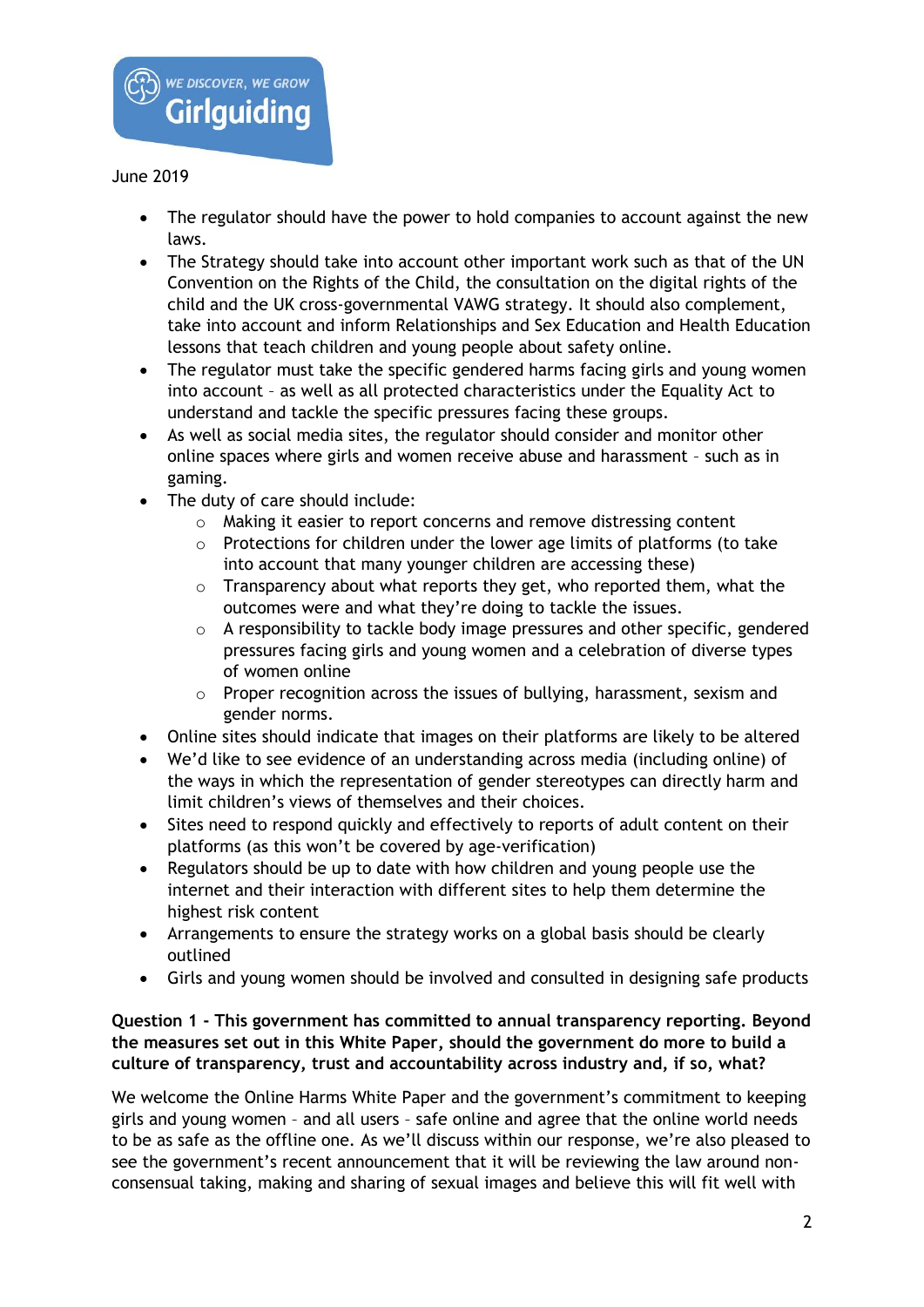

addressing some of the harms covered by this strategy. However, we're concerned about further delays to age-verification for online pornography, which we believe will also help to address online harms around children and young people being exposed to harmful sexualised content and hope this can be resolved and rolled out earlier than (or at least within) the six months that has been indicated.

As the leading UK organisation for girls and young women, we're well placed to respond to this consultation, as this is a group that experiences particular gendered harms and pressures online. We capture girls' and young women's views about their experiences online through our annual Girls' Attitudes Survey and other research, which we refer to throughout this response. As we'll show, online safety is a key issue for girls and young women and one they want to see the government take action on to help them stay safe and enjoy the benefits of being online freely and without fear.

We agree with the End Violence Against Women (EVAW) coalition (of which we are a proud member) that the new law and policy being considered by the government is 'a critical area where abuse of women and girls is very real, is increasing and needs specific naming and commitments'. We further agree with EVAW's point that proposals to tackle online harms need to focus on challenging the behaviour and attitudes of people perpetrating these harms rather than simply telling individuals how to stay safe online. We support the recommendations with EVAW's [response](https://www.endviolenceagainstwomen.org.uk/wp-content/uploads/Online-Harms-EVAW-Response.pdf) to this consultation and would particularly highlight their call for detailed recognition and inclusion of violence against women and girls in all its online forms within the strategy to tackle online harms as well as the need to put the burden of tackling harms on platforms not individuals and the need to 'futureproof' the strategy so it has a better chance of keeping up with the rapid pace of change online.

To further build a culture of transparency, trust and accountability across and in industry, it's important that policies, procedures and reporting mechanisms are accessible to young people, so they are clear on what platforms will do to keep them safe and what they and adults supporting them can do when things go wrong (e.g. they experience online bullying, abuse or harassment). This should be enabled by an independent regulator that has the power to hold companies to account. It should also be clear how reported incidents are dealt with. Where sexist harassment and abuse are reported, the figures and steps taken to address this should be publicly available.

It's positive that the White Paper refers to other relevant work on this subject, such as research and publications from Ofcom, the ONS and our own Girls' Attitudes Survey. However, it should also reference the UN Convention on the Rights of the Child and related UN publications on children's safety in the digital world. It should also make direct reference to and draw on the cross-governmental strategy on violence against women and girls (VAWG).

## **Experiences online**

To build a culture of trust and accountability, the government, regulators and platforms need to understand the particular gendered harms facing girls and young women online.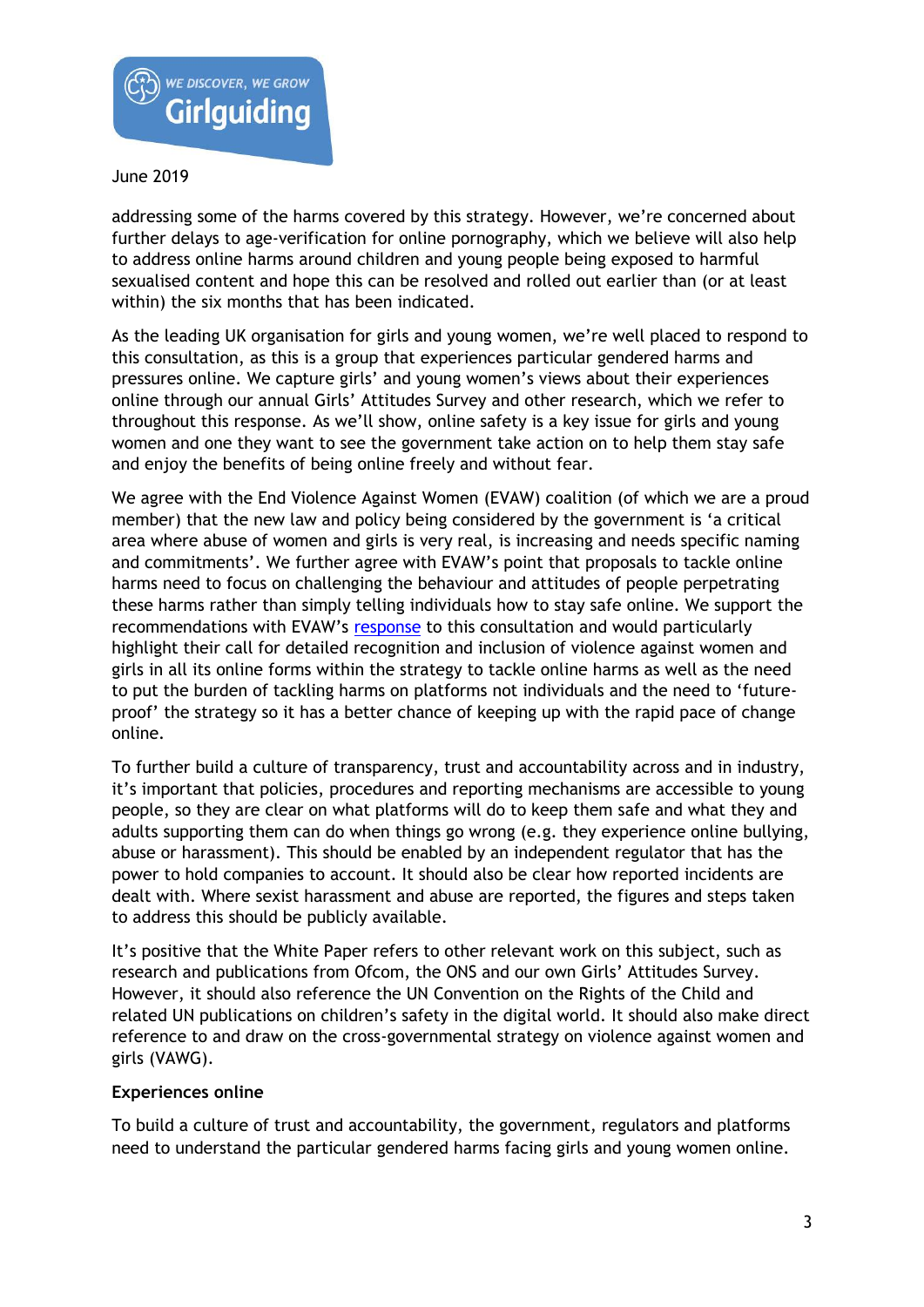

Our 2018 Girls' Attitudes Survey showed what girls and young women aged 11-21 have experienced:

- 47% had unkind things said about them on social media compared to 40% in 2013
- 29% often see or experience sexism on social media compared to 25% in 2014
- 25% had threatening things said about them on social media compared to 21% in 2013
- 24% have been sent upsetting photos or content by people they know compared to 17% in 2013
- 8% had photos of a sexual nature sent to other people at school/college/uni/work compared to 5% in 2013 (13+)
- 24% had sexist comments made about them compared to 22% in 2013 (13+)
- 22% had embarrassing photos of them sent to other people at school/college/university/work compared to 2013

50% of girls aged 7-10 were worried about online bullying (2017)

Our 2018 Future Girl consultation showed that 9,706 Guides said bullying (including online) was one of the most unfair things about being a girl. Some Brownies also said they experienced bullying online - 23,158 Brownies (64%) chose bullying as the most important issue for the future.

Girls from our youth panels told us about some of their worries about being online:

*"Girls can face groomers online who make fake accounts to try and lure them into sending inappropriate photos or to meet them. I think social media sites are responsible for stopping this. They could do this by adding a symbol on someone's profile when they have been verified to show they are who they say. Then, if an unverified account contacts a girl, she would be aware that it has the potential to be a fake account, and to be wary of a potential groomer."* (Laura, Advocate, 16)

*"I think dating sites make little or no attempt to verify the age of the people using them, so they cannot be considered to be doing their utmost to protect children."* (Girl aged 14 to 21).

*"I worry about being exposed to "fake news" as I don't want my generation growing up with misinformation about current events happening and without full knowledge of what's going on the world. I think fake news can be particularly damaging to younger children who cannot distinguish as easily between fiction and reality. I think social media sites need to be better at the removal of fake news as this can harm particular groups in society, and lead to prejudice and discrimination against them."* (Izzy, Advocate, 15)

We also know that online gaming is a platform where girls and young women experience harassment and abuse so this should be an area that is also carefully monitored and which has clear and accessible reporting mechanisms that are followed up effectively (as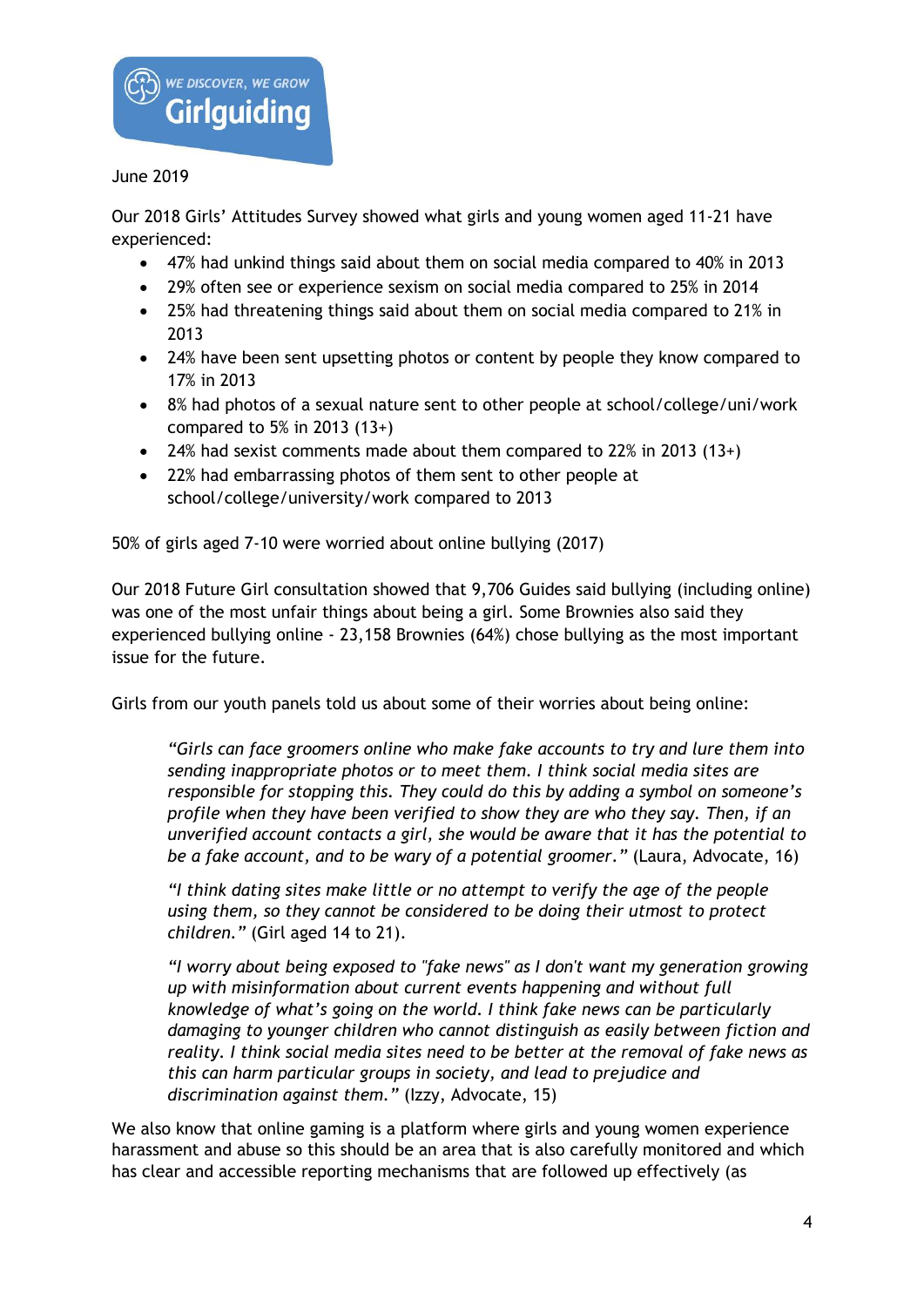

opposed to this being limited to social media sites). The abuse and harassment experienced by high-profile women gamers reveals the sinister undertones of sexism and misogyny that are present in this area.

# **Question 2 - Should designated bodies be able to bring 'super complaints' to the regulator in specific and clearly evidenced circumstances?**

It would be helpful to have more clarity about what 'super complaints' would look like and how they would be treated differently from standard complaints made by individuals. However, where 'super complaints' refers to a designated body representing collective complainants we believe that this should definitely be permitted, as currently individuals do not benefit from this kind of advocacy on their behalves. We would be interested to hear more about how 'designated bodies' might be defined and believe strongly that charities should be included in that list.

We believe reporting mechanisms for a new independent regulator should be accessible and clearly communicated to groups including children and young people.

# **Question 3 - What, if any, other measures should the government consider for users who wish to raise concerns about specific pieces of harmful content or activity, and/or breaches of the duty of care?**

Platforms' duty of care to their users should include making it easier to report concerns and acting on these in a way that is clearly and accessibly laid out in policies so that users are clear about their rights. It's important that these policies are accessible to children and young people and that it is clear what they are signing up for and what it means. Due to widespread under-age use of sites, platforms should also consider how they protect and support younger children to complain and ensure that all children and young people's complaints are taken seriously. It's not acceptable to only provide protections and support for the ages that are supposed to be accessing the site when we know that the reality is that a much wider range of children are accessing platforms. Sites should be transparent about what reports they get, who reported them, what the outcomes were and what they're doing to tackle the issues. The duty of care should also include platforms' responsibilities around body image to help tackle the specific gendered pressures in this area that face girls and young women.

## **Girls' and young women's concerns about being online**

Our 2017 Girls' Attitudes Survey showed what girls and young women think:

For girls aged 7-10:

- 64% are worried about threats from strangers online
- 61% are worried about people pretending to be someone else online
- 53% are worried about seeing rude pictures online
- 50% are worried about being bullied online
- 40% are worried about how their pictures might be used online

For girls aged 11-16:

• 43% are worried about threats from strangers online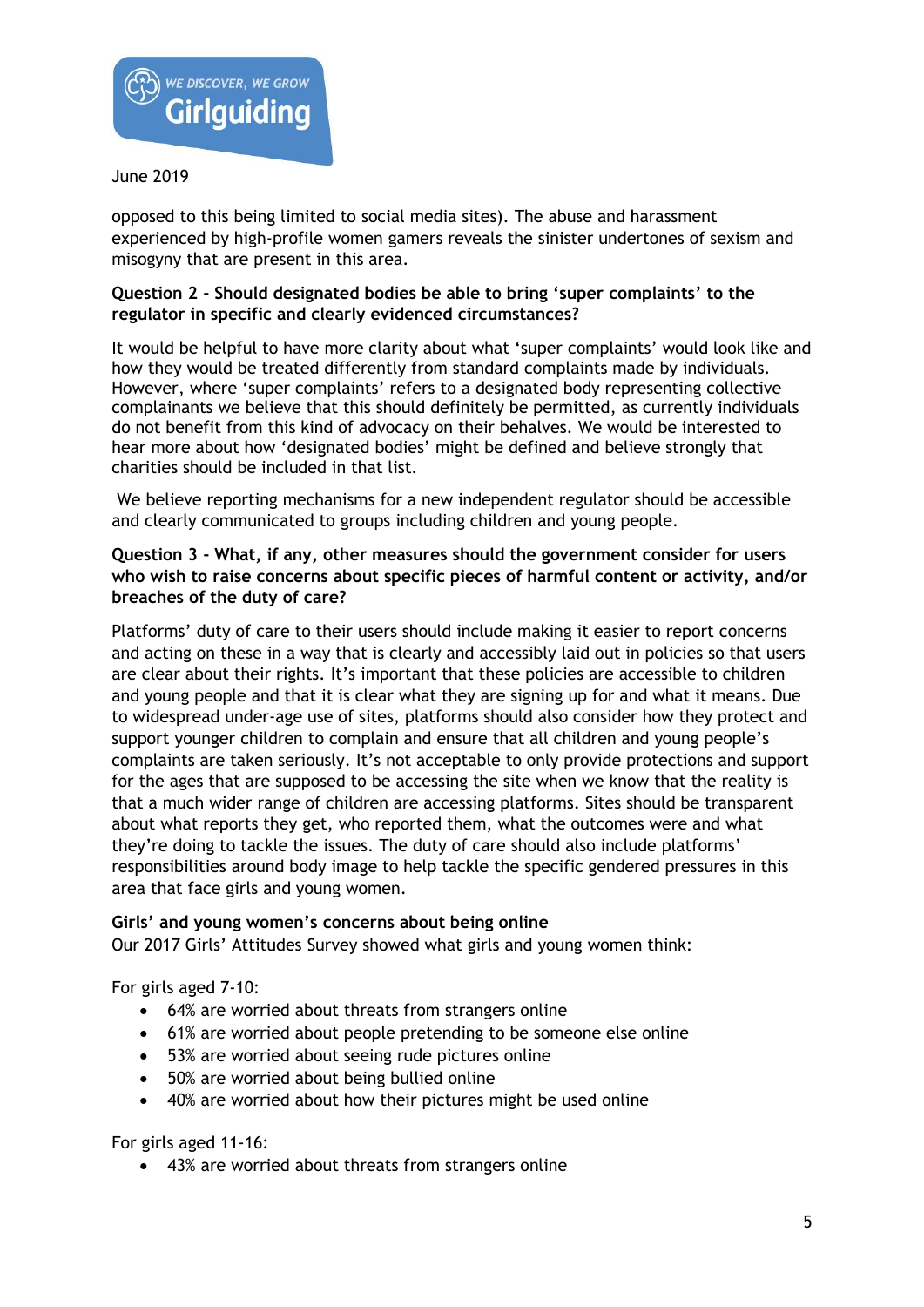

- 45% are worried about grooming online
- 36% are worried about being bullied online
- 34% are worried how their pictures might be used online

For girls aged 17-21:

- 26% are worried about threats from strangers online
- 37% are worried how their pictures might be used online
- 32% are worried about sexual harassment online

# **Reporting concerns**

Despite girls' concerns about being online, our 2018 Girls' Attitudes Survey shows that many girls don't report concerns. This needs to be made easier and more accessible to encourage them to do so.

# **How girls respond to offensive online behaviour**

Girls aged 7-10 (2018):

- 79% tell their parents compared to 69% in 2013
- 33% delete the post or hide the person being rude compared to 27% in 2013
- 32% report it to the social media site compared to 19% in 2013
- 28% tell their friends, sibling or cousin compared to 22% in 2013
- 20% just ignore it compared to 24% in 2013

Girls and young women aged 11-21 (2018):

- 35% tell their parents compared to 22% in 2013
- 46% delete the post/hide the person being rude compared to 57% in 2013
- 46% report it to the social media site compared to 23% in 2013
- 35% tell their friends, sibling or cousin compared to 29% in 2013
- 25% just ignore it compared to 39% in 2013

*"I don't think girls feel comfortable reporting abuse, as they may not even recognise it as being abuse in the first place. I think every comment or message with a potentially harmful word in should be flagged, alerting the girl that it has the potential to be abusive. Then, if the girl recognises that the comment is abusive, she can easily report it."* (Laura, Advocate, 16)

*"I think it's incredibly rare for girls to report abuse and harassment, likely because they fear judgement or being told that 'it happens'. This leads girls to feel as though their harassment is not worth anyone's time, but this needs to end. Spreading awareness of harassment and educating people to know that it should be reported would be a big step forward for reporting abuse to be more supported."* (Imogen, Advocate, 15)

Girls from the small sample of young members we polled to inform our response to the 2017 Internet Safety Strategy consultation gave us their views on reporting concerns: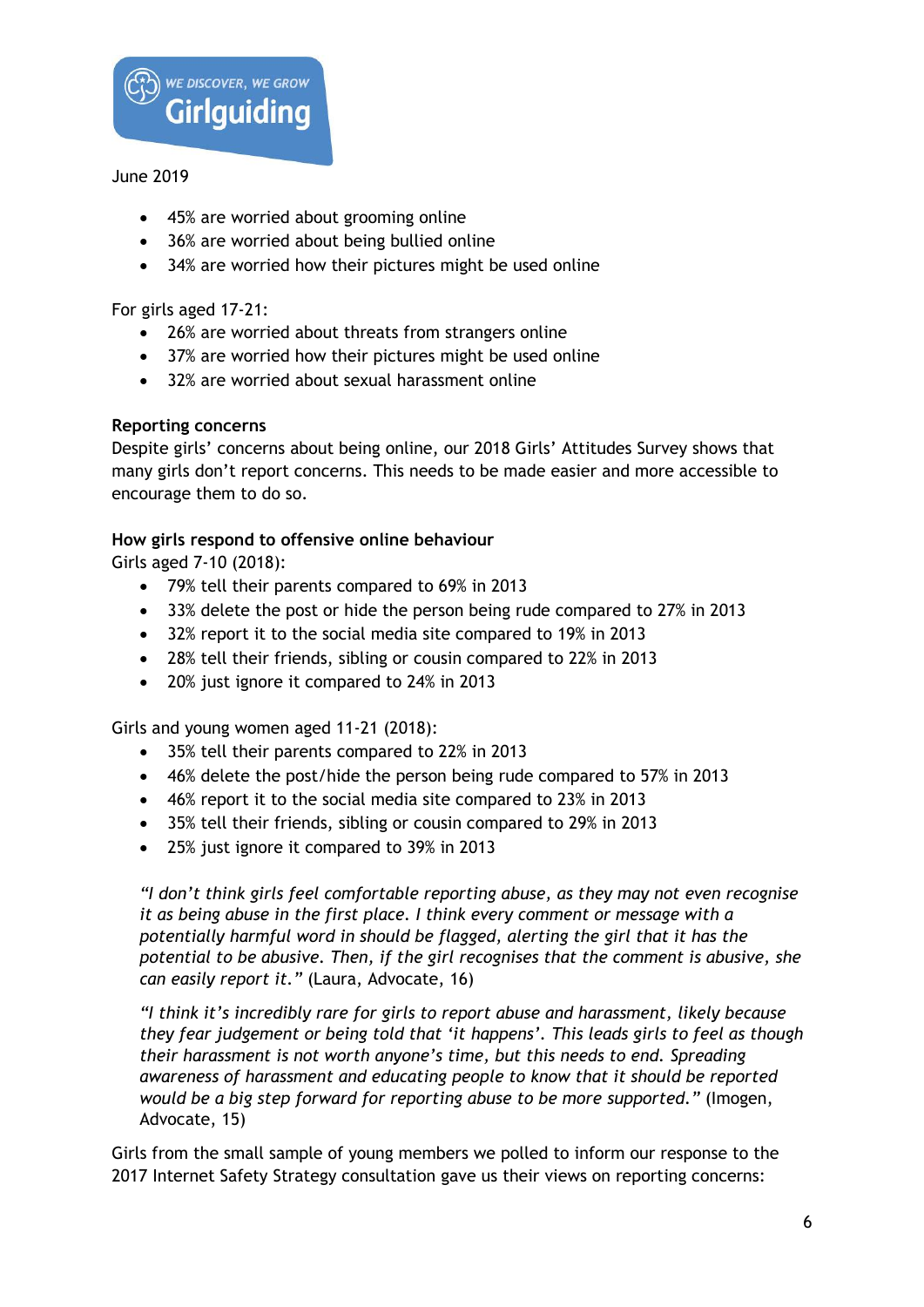

*"I think social media sites are reluctant to take responsibility for content. They're constantly quoted in the media as emphasising that they're platforms not publishers, and this doesn't give me confidence that they'd respond to concerns. To be honest, I'm not even sure how I'd contact them." (Girlguiding young member aged 14 to 21).*

*"Although companies always say that they take concerns seriously, too often it's just for show and comments aren't taken down." (Girlguiding young member aged 14 to 21)*

Girls and young women responding to our 2017 Girls' Attitudes Survey told us what would make them feel safer online:

*"If you could block bullies and people you don't know."* (Girl aged 7-10)

*"More serious punishments for bullying."* (Girl aged 11-16)

*"Social platforms taking more time to delete and remove bad people and their accounts."*  (Young women aged 17-21)

# **Online harms**

We would recommend that platforms make it clear that images on the platform are likely to be altered (without labelling individual images, as this could be stigmatising to or add pressure onto individual young people, many of whom alter their own pictures) and offering signposting to support for body image concerns and potentially other areas, such as eating disorders. Our 2017 Girls' Attitudes Survey showed that:

- 88% of girls aged 11 to 21 said the advertising industry should make sure all adverts that have been airbrushed are marked to say they have been altered
- 52% have seen airbrushed imaged in the media that made them feel pressured to look different

Platforms should also avoid mechanisms to keep young people online for longer as this adds additional pressures on them.

We welcome the various areas included in the section on 'harms' and would emphasise the importance of there being proper reporting across the issues of bullying, harassment, sexism and gender norms. We would also raise gender stereotypes as a harm that needs to be considered in terms of its impact on restricting the roles children and young people feel they can play, now and in their futures, as well the sexual objectification of women. That's why we were pleased when the Advertising Standards Authority introduced new rules for adverts in June of this year (20129) to ban ads that use harmful gender stereotypes. But we would like to see this approach go further across the media so that there is an understanding of the ways in which the representation of gender stereotypes can directly harm and limit children's views of themselves and their choices.

## **Social media and advertising**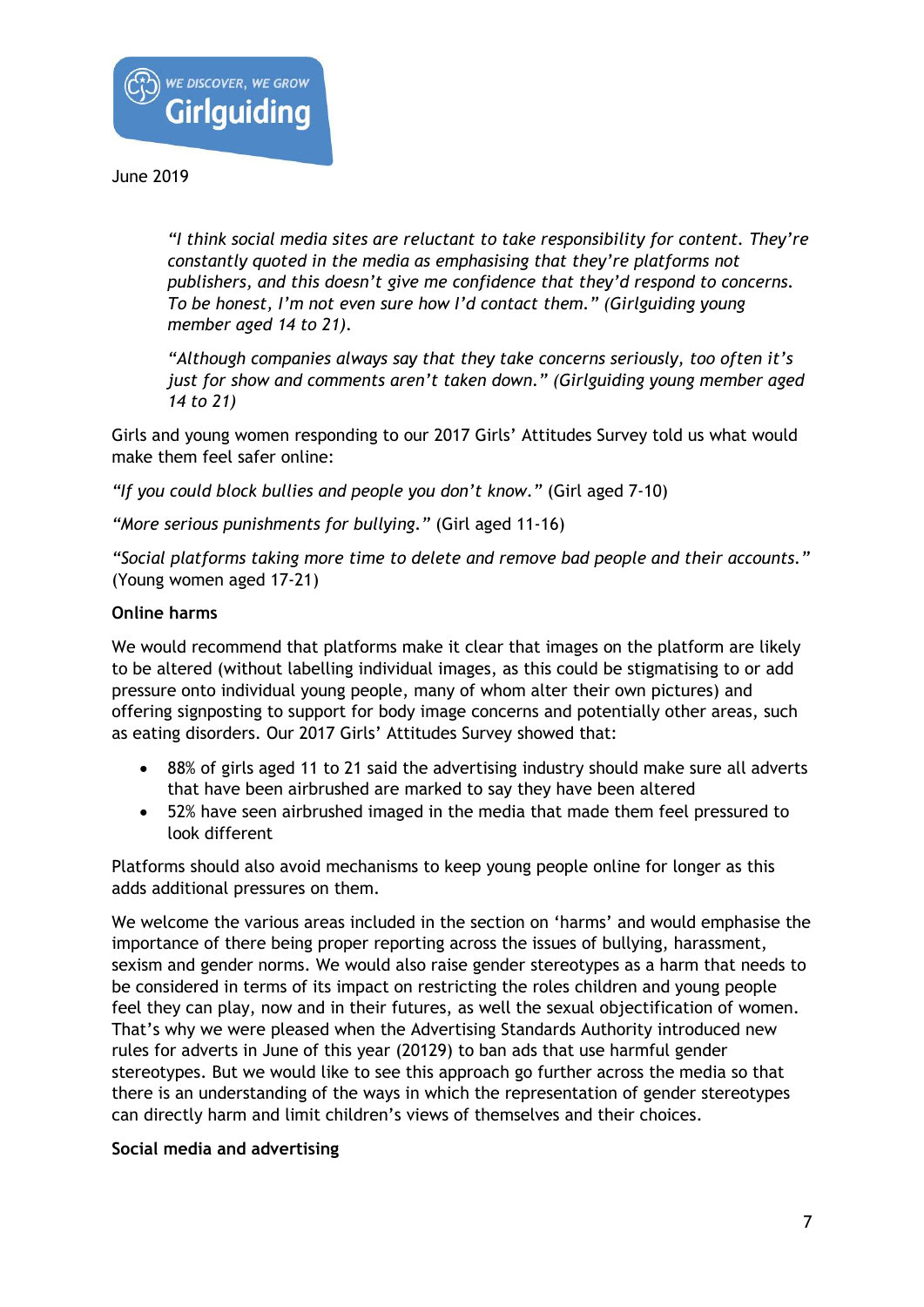

Our 2017 Girls' Attitudes Survey showed that girls and young women are aware of and affected by sexism and stereotypes in advertising, including online. Tackling this should also be part of the duty of care:

- 44% have seen statements about women or girls that they thought were sexist on the news or social media
- 47% have seen stereotypical images of men and women in the past week that made them feel less confident to do what they want
- 85% of girls aged 11 to 21 said the advertising industry should not advertise toys using gender stereotypes
- 51% of girls aged 11 to 21 said adverts that are marketed at boys or girls are harmful to women being treated fairly and having equal opportunities to men

# **Harmful sexualised imagery and pornography**

Girls and young women told us about the harmful impacts they feel pornography has on society and how they are treated. We were delighted when the 2017 Digital Economy Act brought in age verification for online pornography (although it's frustrating to hear last week that this has been delayed). However, this ruling won't cover the adult content often shared on social media and removing and restricting this should also be part of companies' duty of care. Platforms need to respond effectively and quickly to reports of such content and also proactively search for content that needs to be taken down. There also needs to be engagement across government departments on this issue.

- 75% of girls aged 11-21 think online pornography encourages society to view women as sex objects (2018 survey)
- 69% of girls aged 17-21 said online pornography sends out confusing messages about consent (2018 survey)
- 8% of girls aged 13-21 had photos of a sexual nature sent to other people at school / college / university / work compared to 5% in 2013 (2018 survey)
- 35% of girls aged 11 to 16 are worried about seeing unwanted pornography online (2017 Survey)
- 48% of girls aged 11 to 16, and 62% aged 17 to 21 have come across unwanted violent and/or graphic images or videos online that made them feel upset or disturbed (2017 Survey)
- 75% of girls aged 13 to 21 agreed that pornographic sites should have age-verification controls (2016 Survey)
- 70% of girls aged 13 to 21 think the rise in online pornography contributes to women being treated less fairly (2015 survey)
- 80% of girls aged 17 to 21 think the rise in online pornography encourages society to view women as sex objects (2015 Survey)
- 66% aged 17 to 21 think pornography puts pressure on girls to have sex before they are ready (2015 Survey)

In addition, as discussed, we were pleased to see the government's announcement that it will review and make laws and policy on dealing with the taking and sharing of nonconsensual sexual images fit for purpose to protect people who may experience this.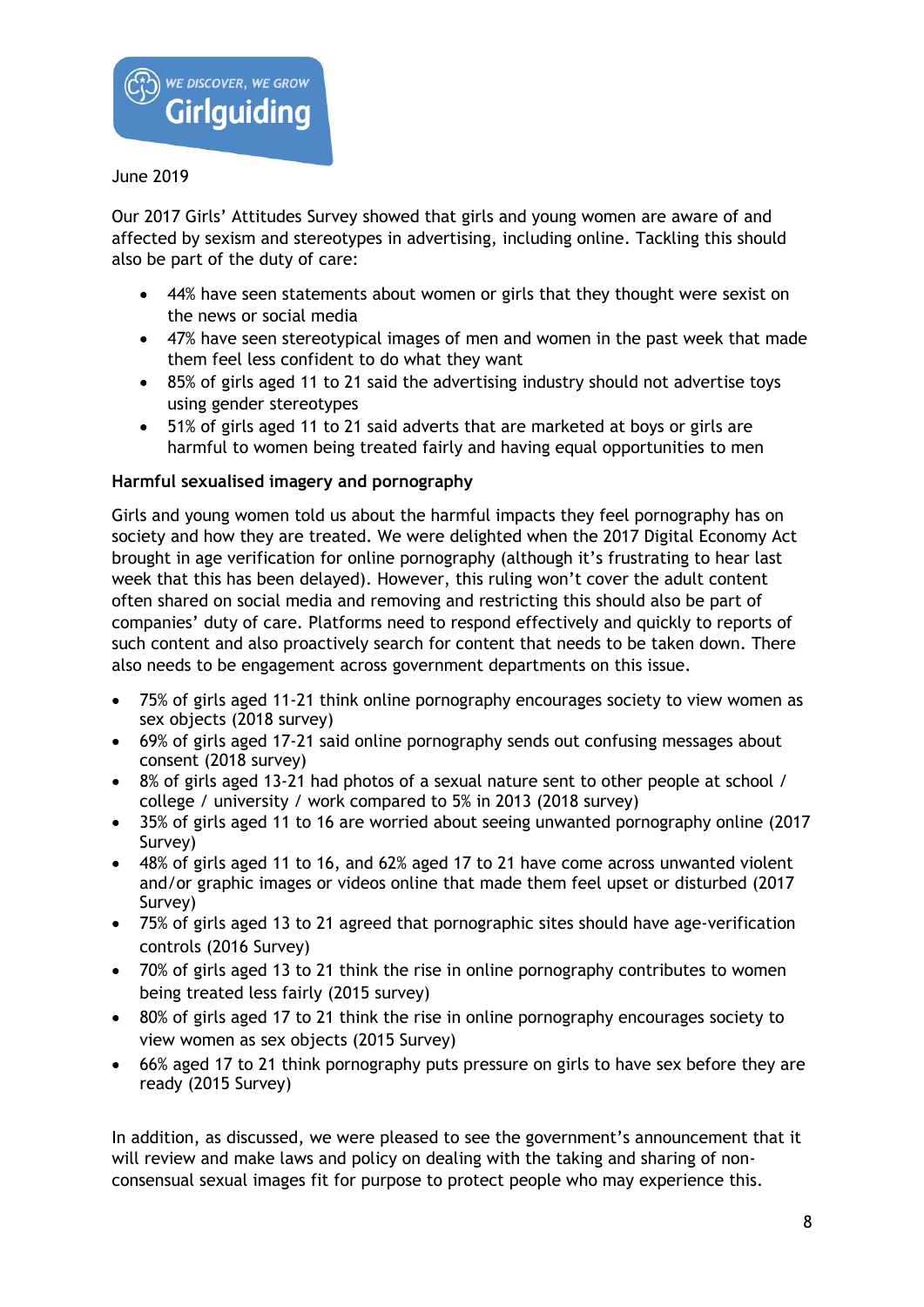

# **Appearance pressures in the media**

The duty of care should also include tackling the appearance pressures that girls and young women face online so that users can report pressures like inappropriate adverts for fad diets and/or use of celebrities to promote these.

To set these pressures in context, our 2018 Girls' Attitudes Survey showed that 30% of girls and young women aged 11-21 are not happy with how they look. Our 2016 Survey showed that 47% thought that they way they look holds them back in life. In terms of girls' online lives, our **2018 Girls' Attitudes Survey** shows:

- 80% of girls aged 11-21 think there's too much discussion about women's body shape in the media
- 22% said they've tried a diet after hearing about a celebrity using it
- 53% said bloggers and YouTubers create the idea of being perfect that is unrealistic and unachievable
- 52% said they sometimes feel ashamed of the way they look because they're not like the girls and women in the media
- 59% think one of the main causes of stress among girls is the pressure from social media
- 44% think that one of the main causes of stress among girls is the pressure to look like a celebrity

*"There are a number of issues that girls face online. One is body image. When girls go online and, say, go internet-shopping for clothes or make-up, they will immediately be confronted with models who seem to have "perfect" bodies. Almost all will be white, and very thin. This can lead to girls who don't have bodies like this feeling less comfortable with their bodies. At the same time, the internet is full of articles and ads promoting "fad diets", low-calorie diets or food substitutes, frequently promoted using images of very slim people. This can perpetuate the dangerous idea that calories are always "bad", and diets, even those that involve missing out on key nutrients, "good". Advertisers should take responsibility for the messages they're sending out online and choose a diverse group of models with a range of body shapes to promote products. I believe the government must take action. For example, it could require that warnings about possible nutritional deficits arising from using them be put on dieting products, and ban the use of models below a minimum healthy BMI, as France has done."* (Juliet, Advocate, 17)

## **Representation in the media including online**

Our 2018 survey also showed where girls and young women would like to see more representation of women, including online and we would like to see social media sites promoting and celebrating a range of girls and women from different groups across their platforms. This should also be taken into account within the duty of care.

- 38% of girls and young women aged 11-21 said they'd like to see more representation of women in the media (e.g. online)
- 47% of girls aged 11-21 said sexualised pictures of women online lead girls and women to be treated less fairly than men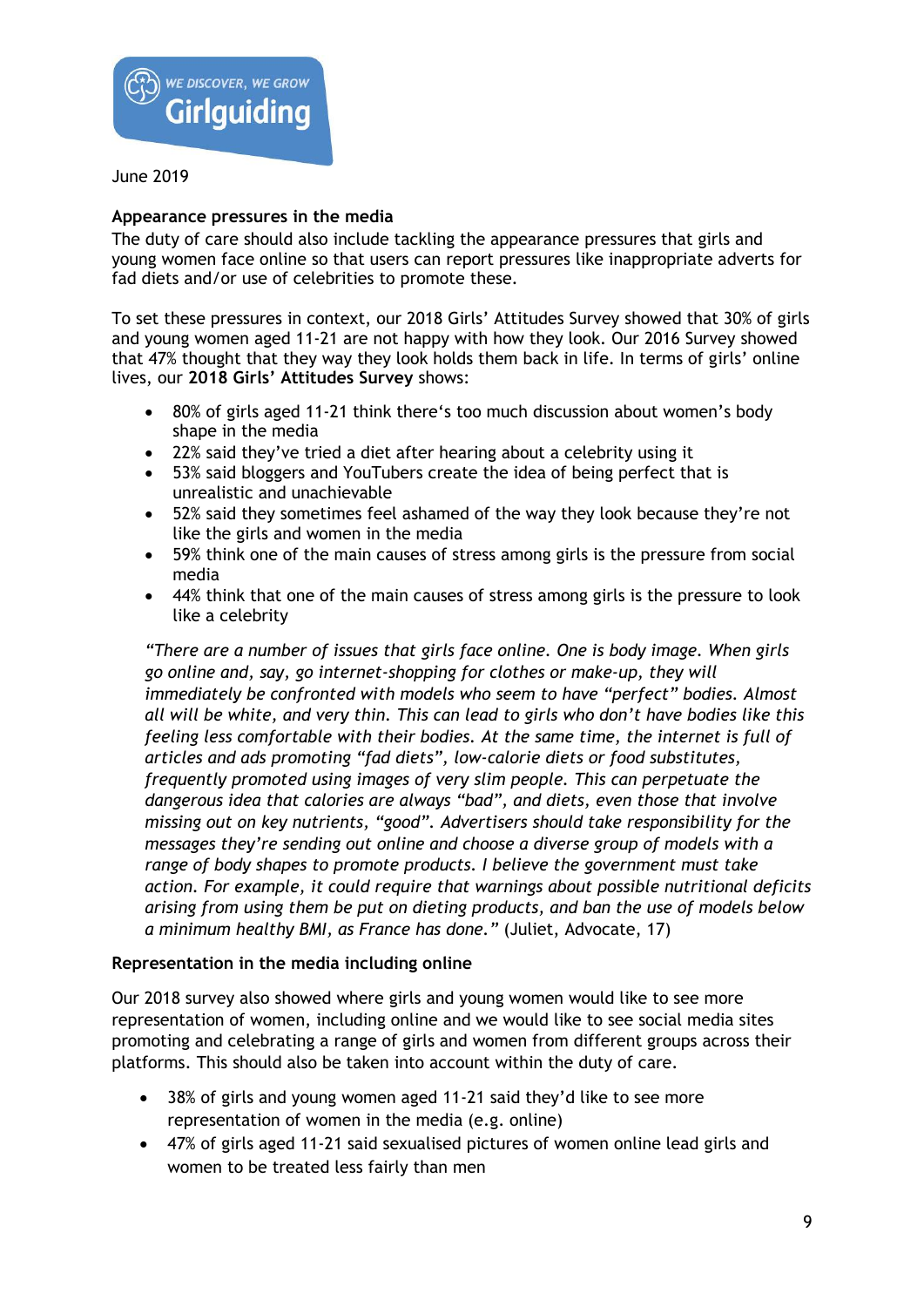

 $\overline{a}$ 

- 67% girls aged 7-10 said that naked pictures of women in the media affects the way people treat girls and women
- 52% aged 13-21 have heard about the recent sexist abuse of women on social media channels and 25% said this makes them scared that they could also receive this abuse just for being a girl / young woman

# **Distressing content**

In addition, our Future Girl consultation shows that girls care passionately about protecting animals and so seeing videos of animals being harmed would be very distressing to them. The impact of such content on children and young people needs to be taken into account so that it is appropriately restricted and can be reported and removed easily – particularly as it is likely to be illegal content that needs to be removed for that reason.

# **Question 4 - What role should Parliament play in scrutinising the work of the regulator, including the development of codes of practice?**

We believe Parliament should champion users' rights and particularly protect and promote children's rights in the digital environment by holding platforms to account. The regulator needs to have the resources and power to do its job so it's useful if Parliament can support and enable this. For example, Parliament should make sure that the regulator and codes of practice reflect any developments in the UN Council on the Rights of the Child and related work on children's digital rights. For example, we contributed to the UNCRC consultation on children's rights in the digital environment. Here are our key recommendations:

- 1. Businesses operating in the digital environment should have to follow minimum standards and must consider the best interests of the child.
- 2. Young people should receive high-quality education on how to stay safe online
- 3. Parents and other caregivers should also receive education about online safety so that they fee equipped to keep their children safe online and understand the risks of sharing photos and information about their children.
- 4. The voices of girls and young women and all young people must be included in discussions and decisions on this issue, through direct participation and taking advice from experts in children and young people. This includes finding a way for the voices of children under 18 to be heard in relation to the 'right to forget'.
- 5. Terms and conditions should be clear and easy to understand so that young people know how to report harassment and abuse. A good example of this is from the Children's Commissioner for England's<sup>1</sup>. However, the barriers that stop girls and young women from reporting issues such as the normalisation of sexism and abusive behaviour or the fear of being bullied for speaking out, should also be tackled
- 6. Social media sites should be responsible for removing adult content from their platforms

<sup>1</sup> [https://www.childrenscommissioner.gov.uk/2017/09/29/childrens-commissioner-launches-social](https://www.childrenscommissioner.gov.uk/2017/09/29/childrens-commissioner-launches-social-media-giants-terms-and-conditions-jargon-buster-to-give-kids-more-power-in-digital-world/)[media-giants-terms-and-conditions-jargon-buster-to-give-kids-more-power-in-digital-world/](https://www.childrenscommissioner.gov.uk/2017/09/29/childrens-commissioner-launches-social-media-giants-terms-and-conditions-jargon-buster-to-give-kids-more-power-in-digital-world/)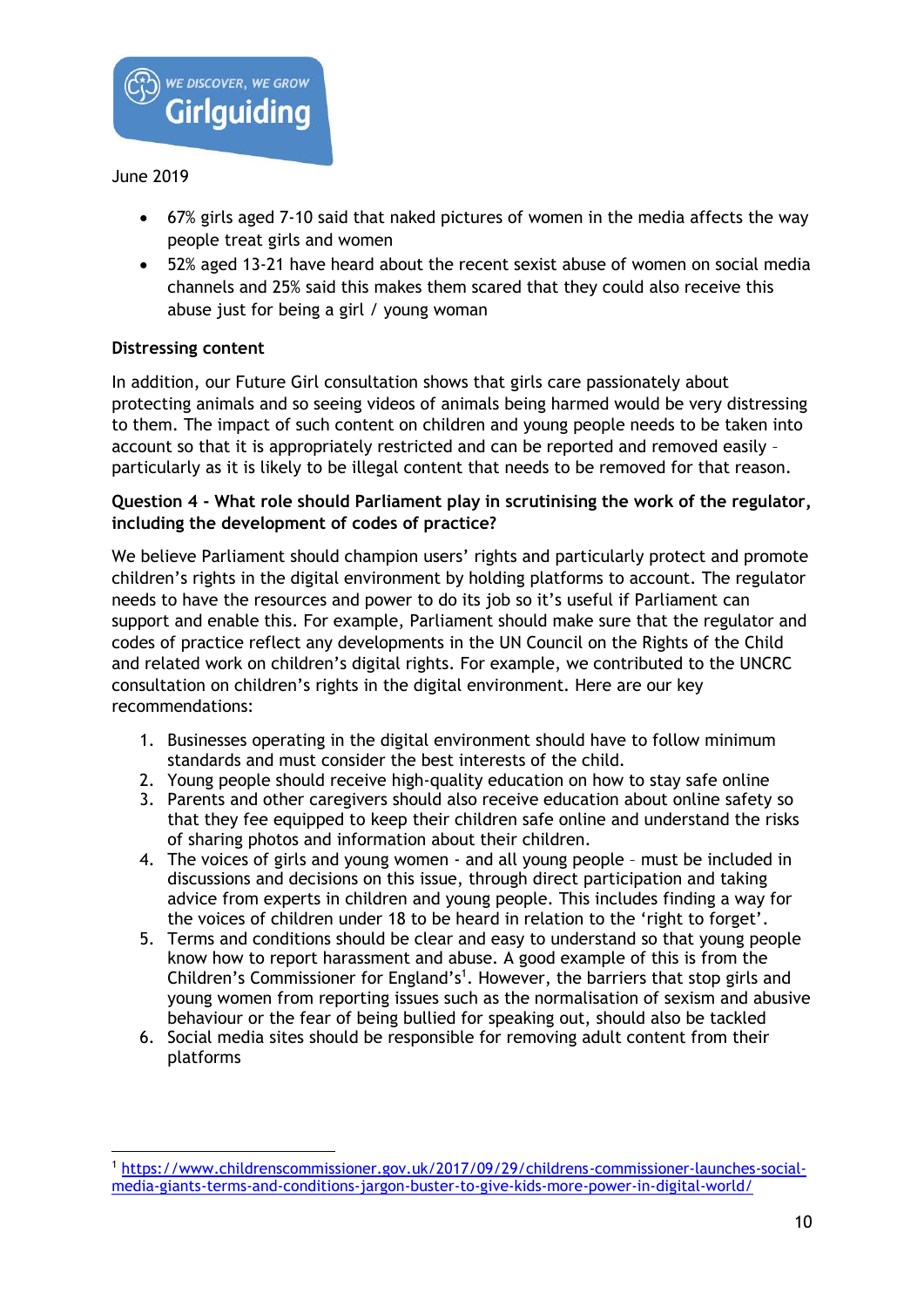

-

7. Other documents should be considered - such as the VAWG Strategy<sup>2</sup>, the Ageappropriate design<sup>3</sup>, and the Online harms white paper<sup>4</sup> in the UK. We also recommend considering issues of online harassment and abuse alongside other online pressures, such as the pressure to live the perfect life online, body image anxiety and sexual harassment.

It's vital that girls and young women are able to access online spaces without fear of abuse and harassment so that they can enjoy the many advantages of being online.

Our 2018 Girls' Attitudes Survey showed that girls use social media to speak out on issues they view as important:

- 22% of girls and young women aged 11-21 have spoken up by posting online
- 18% of girls aged 11-21 have spoken up by supporting a Facebook or Twitter campaign

## **Question 5 - Are proposals for the online platforms and services in scope of the regulatory framework a suitable basis for an effective and proportionate approach?**

We're concerned about the timescales involved in the overall strategy of tackling online harms as it is a rapidly changing picture and difficult to keep up with as online platforms and the ways in which young people and others use them constantly evolve. On the level of individual complaints and reports, we're also concerned about the time it can take platforms to respond – e.g. taking down abusive comments or offensive images – as children and young people could already have been badly affected before the issues are addressed. For this reason, we believe it's vital that platforms are expected to improve their processes of addressing complaints and reports so that this happens faster and users have more confidence. Reporting on how these complaints are addressed should be used to update and develop policies to tackle issues more strategically and effectively. As discussed, we support EVAW's recommendation that the strategy be future proofed to help keep up with the changing picture. Also, where the document says that Ofcom will be responsible for this area until the Online Harms Strategy is in place, it's important that Ofcom is properly resourced to hold this massive and complex area for as long as it is expected to.

*"I feel as if social media companies act on things eventually, but not quickly enough – so the damage has already been done by that point."*

As discussed later in this document, prevention is preferable to dealing with harms after the fact and so it's vital that regulation complements and takes into account digital

<sup>&</sup>lt;sup>2</sup>[https://assets.publishing.service.gov.uk/government/uploads/system/uploads/attachment\\_data/f](https://assets.publishing.service.gov.uk/government/uploads/system/uploads/attachment_data/file/783596/VAWG_Strategy_Refresh_Web_Accessible.pdf) ile/783596/VAWG Strategy Refresh Web Accessible.pdf

<sup>3</sup> [https://ico.org.uk/media/about-the-ico/consultations/2614762/age-appropriate-design-code-for](https://ico.org.uk/media/about-the-ico/consultations/2614762/age-appropriate-design-code-for-public-consultation.pdf)[public-consultation.pdf](https://ico.org.uk/media/about-the-ico/consultations/2614762/age-appropriate-design-code-for-public-consultation.pdf)

<sup>4</sup>[https://assets.publishing.service.gov.uk/government/uploads/system/uploads/attachment\\_data/f](https://assets.publishing.service.gov.uk/government/uploads/system/uploads/attachment_data/file/793360/Online_Harms_White_Paper.pdf) [ile/793360/Online\\_Harms\\_White\\_Paper.pdf](https://assets.publishing.service.gov.uk/government/uploads/system/uploads/attachment_data/file/793360/Online_Harms_White_Paper.pdf)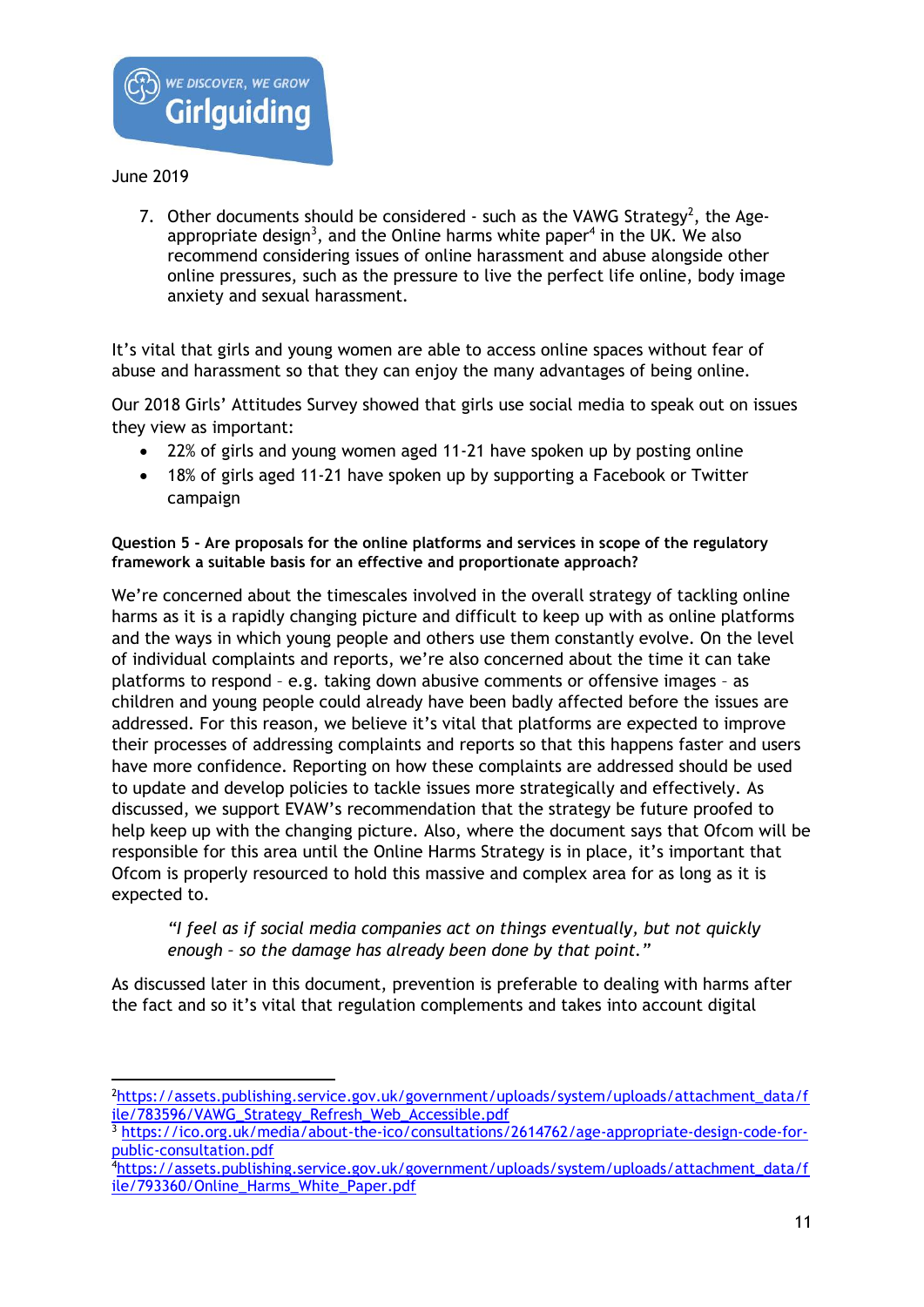

education being received by children and young people through Relationships and Sex Education and Health Education.

In addition, where the document talks about determining and prioritising the highest risk content in taking things down, it would be useful to understand how this will be determined. For example, regulators should need to be up to date on which platforms children and young people are currently using most and in what ways, so that this informs how they determine risk. It would also be helpful to understand what will happen to content judged to be of a less high risk while higher priority content is being dealt with and how long users can expect it to take to remove and address content and concerns.

## **Question 7 - Which channels or forums that can be considered private should be in scope of the regulatory framework?**

It's important that users can report abusive or offensive content sent to them on private channels such as WhatsApp or Facebook Messenger. This could be achieved by users clearly understanding that they can screenshot and report abuse and that this would result in action being taken – this could include sites reporting this to the police where appropriate or actioning the complaint through the same processes they would on public sites (although probably adapted to fit private platforms – e.g. banning or issuing warnings to individuals would work but removing content would be harder on private channels) once evidence of abuse or harassment has been passed to them by individuals. Although sites wouldn't be able to search for inappropriate content proactively on private channels (as we'd expect them to do on public ones) we want to see them respond proactively to reports of abuse from users and for the system to do this to be clear so that individuals just have one place to pass their concerns to and the platform itself deals with assigning the next steps and who should be responsible for addressing it.

### **Question 8 - What further steps could be taken to ensure the regulator will act in a targeted and proportionate manner?**

It would be useful if the research that the document mentions is taking place to implement the Online Harms Strategy could take into account the impact of online harms on specific groups – such as girls and young women, young people more generally, people from different ethnic backgrounds or with different needs or disabilities or with different sexual orientations – and the specific harms they face and identify targeted ways to address these. Therefore, the regulator should consider its role in relation to the Equalities Act and protected characteristics. Part of this will be following EVAW's recommendation that a detailed recognition of violence against women and girls be included in the strategy so that there is understanding of how unacceptable sexist and abusive behaviours can arise in efforts to tackle online harms.

It would also be vital to consider the experiences of different groups and how they use platforms in determining which content is of the highest risk (as discussed previously).

### **Question 9 - What, if any, advice or support could the regulator provide to businesses, particularly start-ups and SMEs, comply with the regulatory framework?**

It's positive that smaller companies will be given resources to build capacity to carry out their responsibilities under the Online Harms Strategy as all need to be involved – not just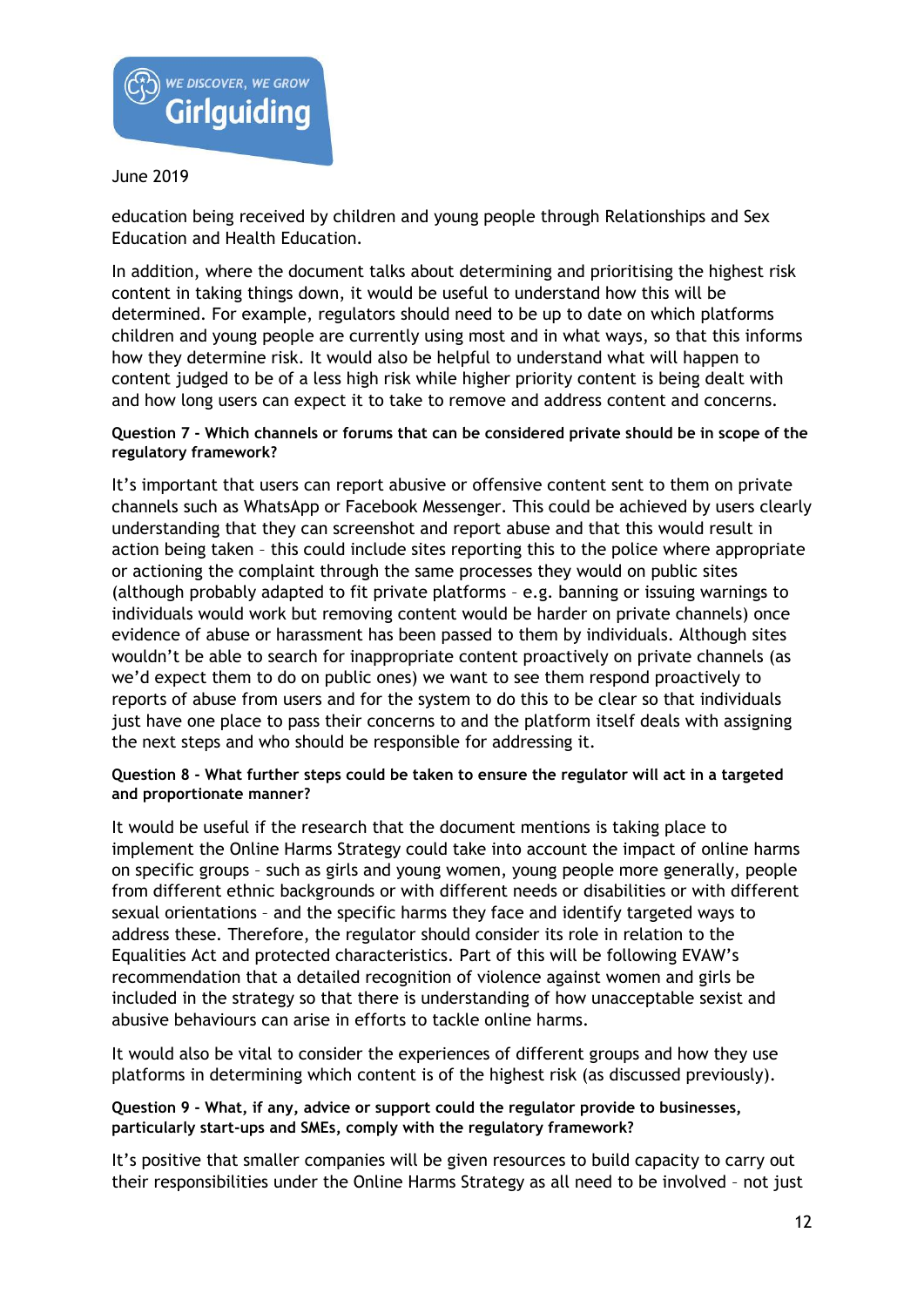

those companies rich or big enough to be able to afford to be. It's likely that different sized companies will need different types and levels of support to ensure they are meeting these responsibilities properly.

### **Question 10 - Should an online harms regulator be: (i) a new public body, or (ii) an existing public body?**

We don't have evidence to directly answer this question but would emphasise the importance of whatever arrangements are chosen taking young people and their needs into account in regulating online spaces and harms. As discussed, it's also vital that the regulator has the resources and power it needs to hold online companies to account against the new legislation.

**Question 12 - Should the regulator be empowered to i) disrupt business activities, or ii) undertake ISP blocking, or iii) implement a regime for senior management liability? What, if any, further powers should be available to the regulator?**

Although we don't have evidence to comment on the specific options here, we wanted to emphasise the importance of the regulator implementing meaningful change with measures that actually deter platforms from not meeting their responsibilities to keep users safe.

*"I have reported concerns before. I asked for a post to be taken off Facebook but was told it wasn't inappropriate. I disagreed. I have no confidence that enough is being done to stop harmful posts or content."* (Girlguiding Advocate, aged 14-25)

*"A lot of the time social media can be lazy when responding to concerns. This is evidenced through countless occasions where I have come across racist, misogynistic and offensive attacks where the perpetrator's comments were not a one-time thing. I think social media doesn't take these hate remarks as seriously as they should, as I know of people that have reported others and the most that was done was that the account was temporarily suspended, but not permanently, and further checks were not undertaken."* (Girlguiding Advocate, aged 14-25)

### **Question 13 - Should the regulator have the power to require a company based outside the UK and EEA to appoint a nominated representative in the UK or EEA in certain circumstances?**

Although we don't have evidence to comment on specific arrangements to achieve it, it's vital that the Online Safety Strategy works on a global basis, as the internet has no national boundaries and it would be impossible to keep users safe without addressing harms wherever they are found. It's positive that the strategy recognises the importance of this global aspect, but it would be helpful to understand what will be done to ensure it will work.

#### **Question 15 - What are the greatest opportunities and barriers for (i)innovation and (ii) adoption of safety technologies by UK organisations, and what role should government play in addressing these?**

As discussed, we're concerned that the rapidly changing picture online will act as a barrier to effectively using the strategy to tackle online harms. Therefore, the government must take this changing picture into account as well as keeping up to date on how people –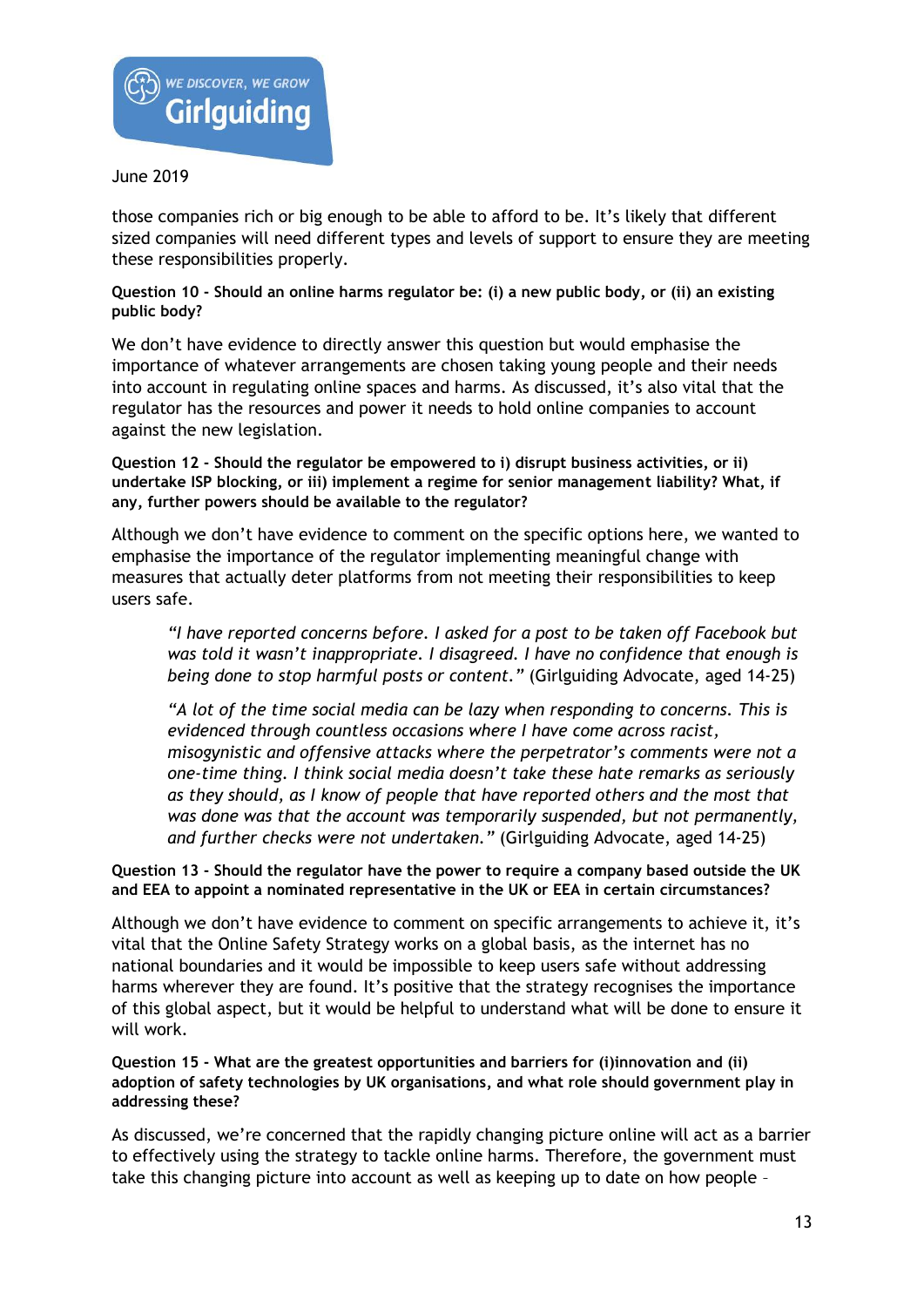

particularly young people – use the internet and different platforms to try and stay on top of the situation and appropriately address abuse and concerns.

## **Question 16 - What, if any, are the most significant areas in which organisations need practical guidance to build products that are safe by design?**

Ensuring arrangements take into account the specific needs and experiences of people from different groups. For example, the age-appropriate design code has many effective examples of ensuring online spaces are both safe and accessible for young people and should be considered in making these arrangements. Girlguiding also contributed to the consultation on the age-appropriate design code.

Consulting with girls and young women to understand and reflect the specific, gendered pressures they experience.

**Question 17 - Should the government be doing more to help people manage their own and their children's online safety and, if so, what?**

We believe there needs to be a balance between education on critical engagement with the internet for children, young people and their families and responsibilities for companies. As discussed, we agree with EVAW that the emphasis of the strategy should be on preventing people from perpetrating harms rather than only on encouraging users to stay safe. While it's vital that online users are equipped to deal with the online harms they may come across, this should not in any way replace the need for government, regulators and platforms to effectively address them and we welcome the news that fines will be given to companies that don't meet their responsibilities in tackling perpetrators abusive content and behaviours.

With this in mind, topics like critical engagement with online media and content and offering support and signposting for when people experience abuse and harassment will be useful parts of the Relationships and Sex Education (RSE) and Health Education curriculums. It's also important that parents are supported to help their children stay safe online and not inadvertently place them at greater risk of harm, embarrassment or discomfort through a lack of knowledge – for example through sharing images of them widely without their permission ('sharenting').

In our 2017 Girls' Attitudes Survey, 34% of girls aged 7-10 said their parents had asked for their consent before posting pictures of them online. 21% of those said this made them feel embarrassed.

*"I think parents need to show their children how to make their social media accounts private, as this would prevent a lot of issues arising. [Parents] should ask children when sharing photos of them online because children are entitled to privacy. A photo being posted without permission could make the child uncomfortable and carries the risk of these getting into the wrong hands, especially if photos include personal information e.g. school name affecting children's safety." (Laura, Advocate, 16)*

*"I think parents should know what social media their child uses to make sure they are comfortable with the sites. However, teenagers should be given the freedom*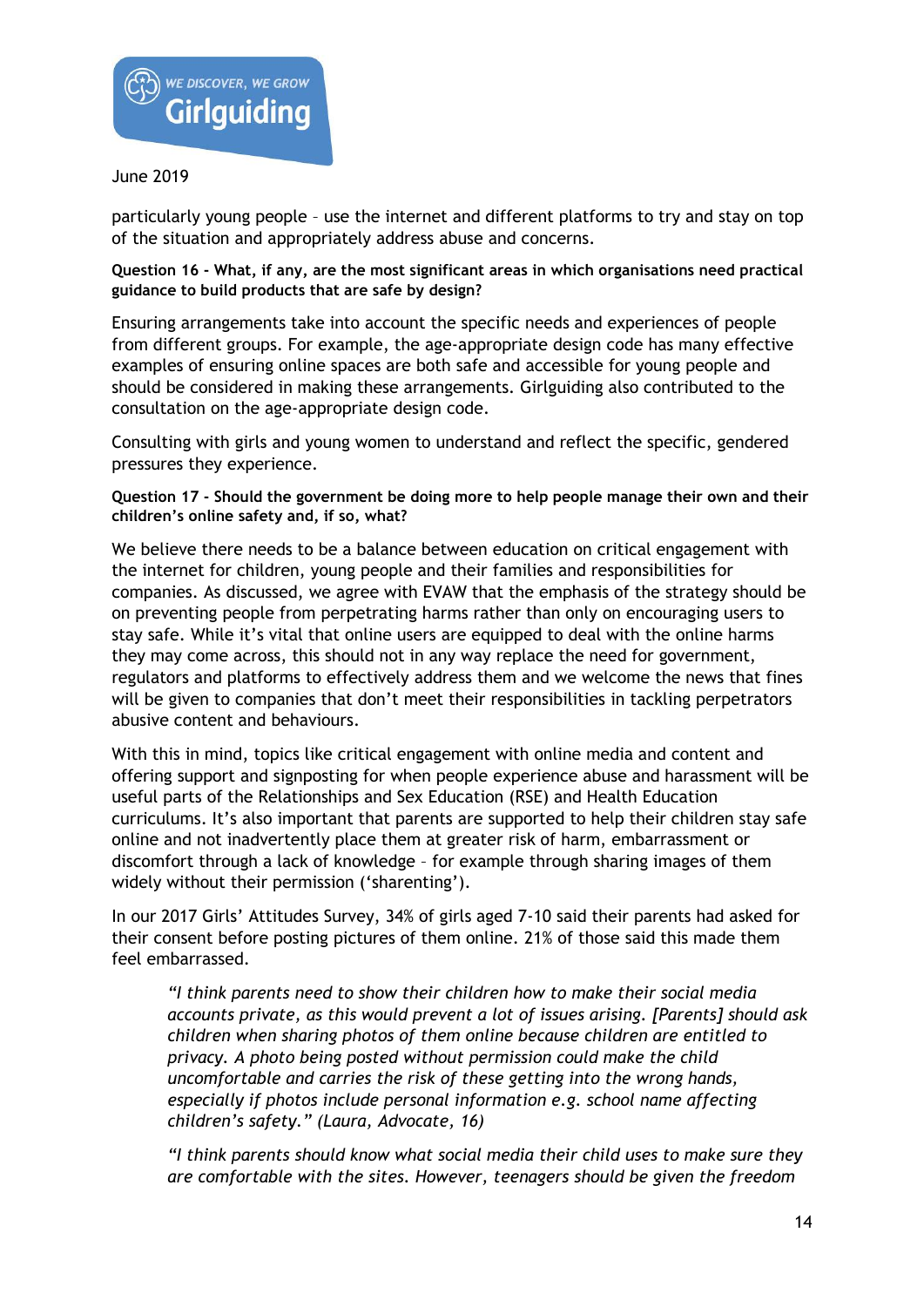

*to use social media, as it comes with many benefits such as keeping in contact or sharing memories. Raising awareness about risks is important for both parents and children to understand how to stay safe online." (Imogen, Advocate, 15)*

*"It's important that parents are aware of dangers and know ways to prevent their children from risk online, through parental security and blocking certain types of pages." (Girl, aged 14 to 21)*

*"Parents should be taught how to set child locks and restrictions, as lack of knowledge can lead to children seeing inappropriate content. Parents sharing photos of children can certainly be frustrating, from the child's point of view. Too often, parents see it as a compliment when really it can be embarrassing, and at the more severe end, put the child in danger of being featured in ads or even porn sites. Posting photos is seen as so harmless. If a campaign could be launched that could make parents see that no photo is an exception to the rule, that permission should be sought, this might be effective." (Juliet, Advocate, 17)*

Education for parents about how children use and interact with the online world could also help more understand the particular challenges and concerns their children have. Our Girls' Attitudes Survey showed that children and young people's greatest concerns about being online often didn't match those of their parents:

Our 2017 Girls' Attitudes Survey showed what girls aged 7 to 10 think:

- 64% are worried about threats from strangers online (65% thought their parents would be concerned about this)
- 61% are worried about people pretending to be someone else online (61% thought their parents would be concerned about this)
- 53% are worried about seeing rude pictures online (65% thought their parents would be concerned about this)
- 50% are worried about being bullied online (52% thought their parents would be concerned about this)
- 40% are worried about how their pictures might be used online (47% thought their parents would be concerned about this)

For girls aged 11 to 16:

- 43% are worried about threats from strangers online (61% thought this is what their parents were most concerned about)
- 45% are worried about grooming online (65% thought this is what their parents would be most concerned about)
- 36% are worried about being bullied online (51% thought this is what their parents would be most concerned about)
- 34% are worried how their pictures might be used online (only 26% thought this is what their parents would be most concerned about)

For girls aged 17-21: